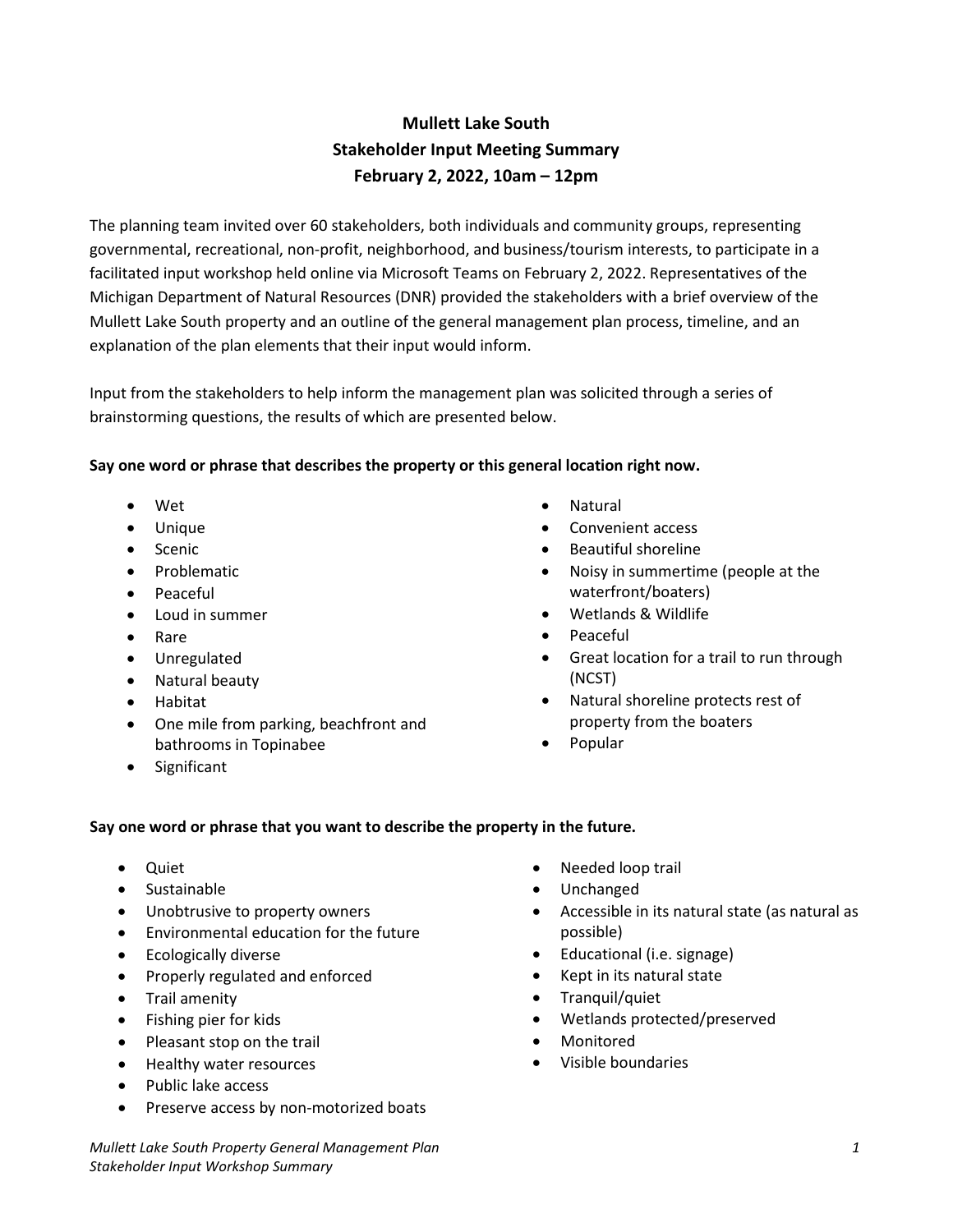**How can the property benefit the wider community? Could be from the standpoint of recreation, preservation, economic development.**

- Shoreline stewardship and education
- Enhance the trail experience
- Education signs along the trail relating to habitat and geology
- Local ecotourism attraction
- Public health amenity passive recreation, hike, bike, snowshoe, skiing
- Thoughtful development to assist in appropriate use
- Consider fencing boundaries adjacent to private land
- Quiet recreation (a loop trail for example)
- Educational opportunity to learn about nature and wildlife (topography, flora/fauna) in a nondisturbing way
- Providing access for the community to natural resources (an area to park to be able to walk the trails)
- Small parking lot at existing driveway spot
- Low-impact recreation connections from the trail to other trails
- Regulate party boat crowd access to ensure natural resources and "quiet" atmosphere is protected
- Create an intentional connection between water/ NCST and rest of property

#### **What natural or cultural aspects should be prioritized at the property?**

- Wetland preservation
- Complete a biological inventory
- Preserve diversity
- Maintain natural and pristine lake frontage one of few public properties on the lakeshore
- Trail preservation (not impacted)
- Old sawmill buildings? (Indian Woods trail old logging encampment)
- Historical education
- Identify, preserve and protect areas of cultural significance
- Natural shoreline benefits education and partner with other DNR programs
- Education/interpretation signs of ancient lakeshore ridgeline, natural resources
- Education opportunities/interpretive signage regarding Native American impacts on the property
- Large trees preserved/protected
- Consider not allowing metal detection at the park based on other park precedents

#### **What recreational activities should be prioritized at the property?**

- Walking
- Minimal and quiet
- Non-motorized (on the property)
- Cycling (on the trail)
- Trail should be priority and new uses should not infringe
- Opportunity for light camp activities e.g. bike camping accessible from the trail
- More use could damage lakeshore (high use of lake by boats)
- Designated area for lakeshore use

*Mullett Lake South Property General Management Plan 2 Stakeholder Input Workshop Summary*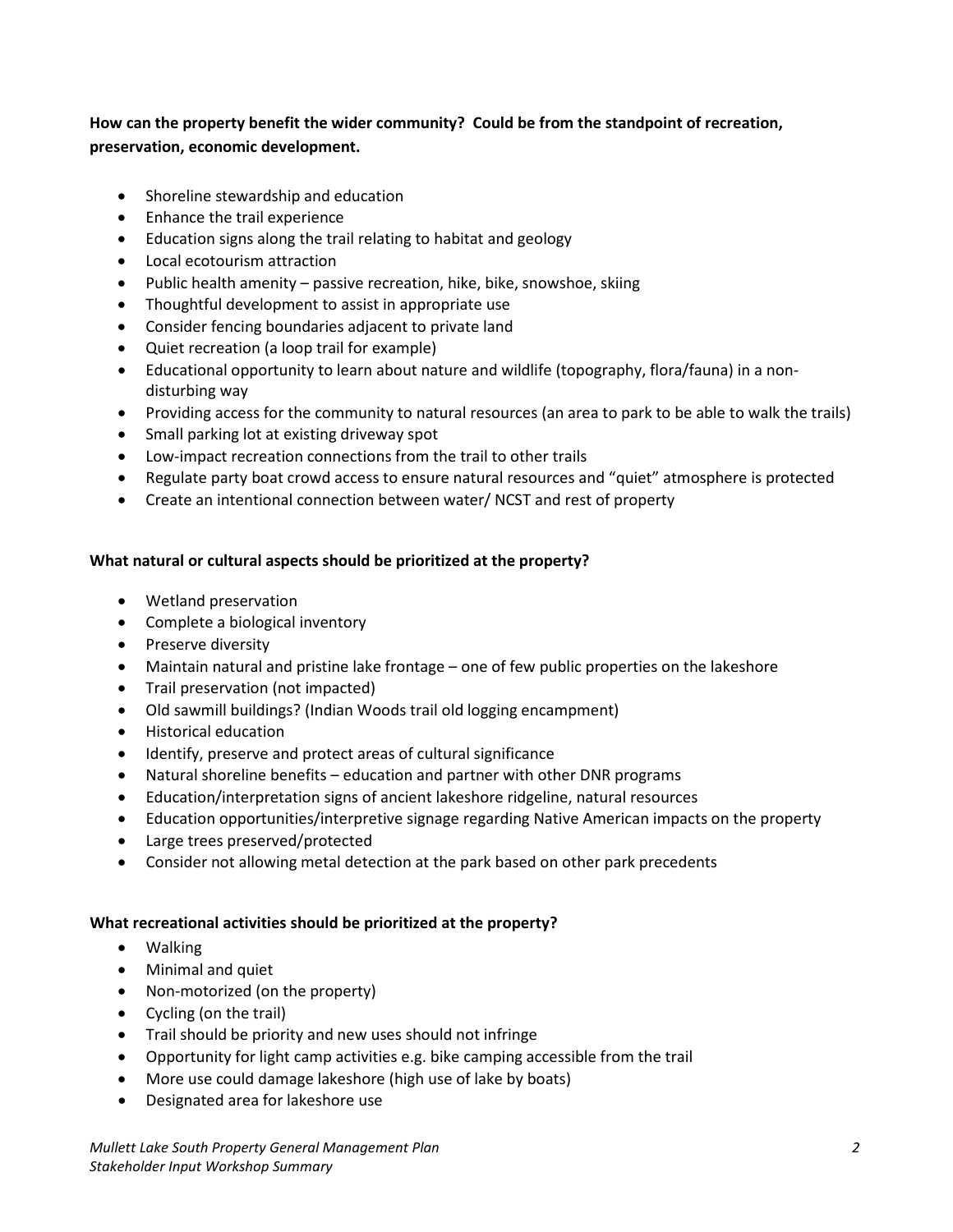- Recreational use should not infringe on private properties
- Tranquility maintained
- Maintain tree cover/ natural environment
- Limited trail development with signage (like LTC property) low impact, well maintained
- Prioritize dedicated times or locations for non-motorized boating use. (Opposite of mouth of Cheboygan River)
- Shoreline use by boater's problematic
- Foot traffic (snowshoeing/cross country skiing, hiking trails)
- Education/interpretive signs
- Frisbee golf
- Picnic access close to water
- Kayak/canoe access
- Ice fishing access
- Help alleviate congestion along Straits Highway at Woodruff Road
- Preserved biking activities on the NCST
- Potential for restricting kinds of hunting? (restricting to bow/small game seasons only) may be unsafe due to other recreation activities proposed.
- Safe access from (i.e., off road parking) and across S. Straits Hwy.

# **What are some collaboration and partnership opportunities that the property presents for local stakeholders and communities?**

- Indian River RV resort willing to assist
- Watershed council partner on educational opportunities and maintaining wetlands
- Collaboration between DNR, stakeholders and Law enforcement
- Cheboygan County updating rec. plan
- TOMTC
- Neighborhood Association potentially help with stewardship/ monitoring?
- Explore possibility of new regulations with Twp. (balance private and public)
- UMICH Douglas Lake Biological Station study of flora/fauna history/human history of area
- Local school districts education opportunities
- Lake associations help keep lines of communication open and to be stewards of site
- Little Traverse Band of Odawa Indians, Burt Lake Band can help us with interpretive/educational opportunities. May also help us with naming the site
- Inland Waterway water trail organization